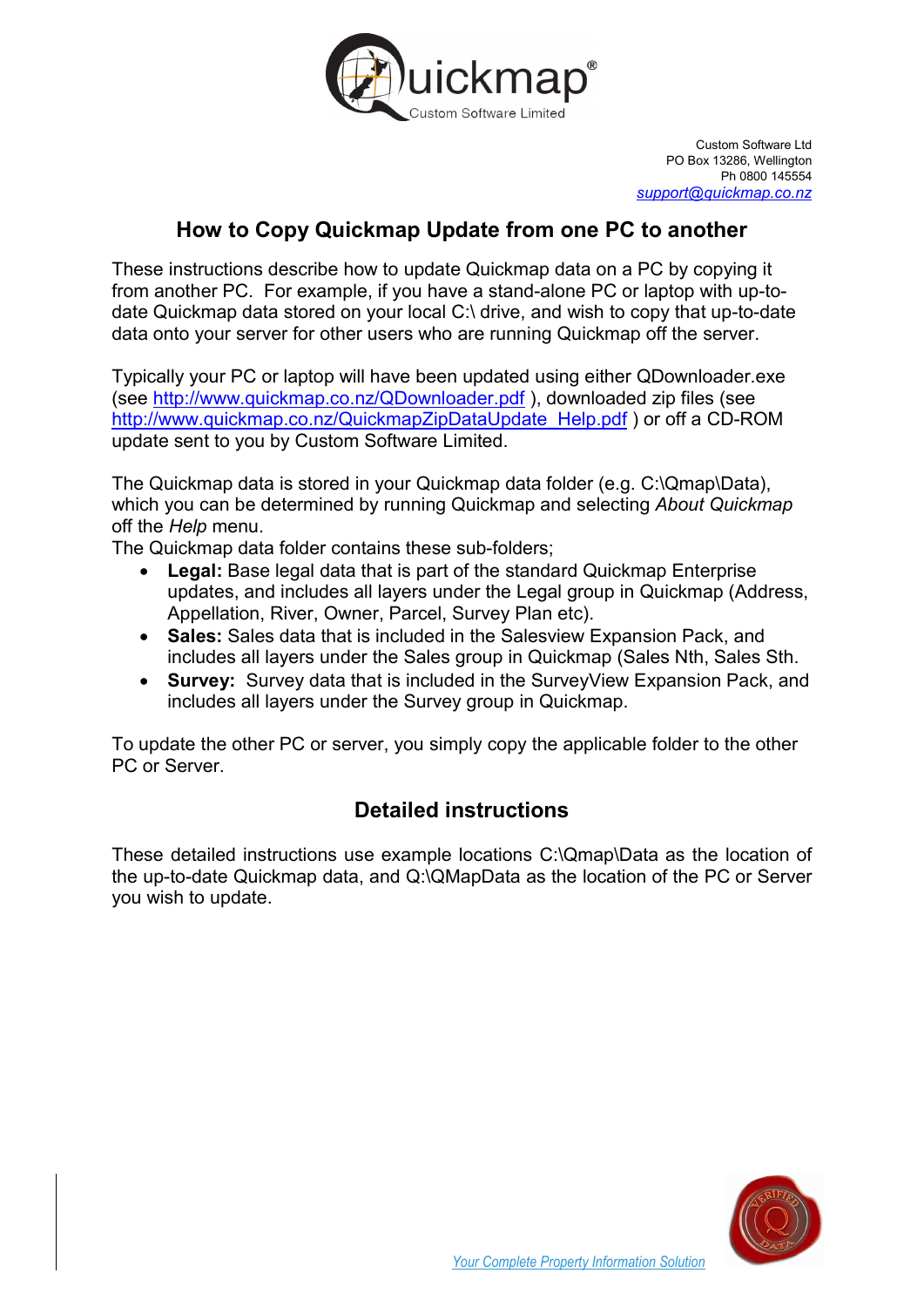#### 1. Find the Quickmap data folder

Run Quickmap, select About off the Help menu, and make a note of the Data Folder.



Note these instructions work for both Version 7 and Version 8 Quickmap so the above screen may vary depending on the version you are running.

#### 2. Close Quickmap on the destination PC or Server

If you are applying the update to a shared network drive on a file server used by more than one Quickmap user, you must trigger Quickmap to exit for all users of the shared network drive by creating the file Qmap.LCK in the Quickmap data folder. It does not matter what the contents of Qmap.LCK file is. The file simply needs to exist to cause all instances of Quickmap to close.

Qmap.LCK can be created manually using Windows Explorer, or you can download Qmap.LCK from

http://downloads.quickmap.co.nz/URLDownloadHost/downloads/QmapLCK

e.g. Paste the above URL into your browser, download Qmap.LCK, and after it had downloaded, Select Show in folder.

|                                                                 | 4 Not secure   downloads.quickmap.co.nz/URLDownloadHost/downloads/QmapLC |
|-----------------------------------------------------------------|--------------------------------------------------------------------------|
|                                                                 | Quickmap Download                                                        |
| This download is currently available.<br>File size is: 0 MB.    | Download is: Quickmap lock file, Quickmap License, Quickmap Features.    |
| Download                                                        |                                                                          |
| Click Download to begin down<br>Click here for download instrui | Open<br>Always open files of this type                                   |
| Version 8.0 6878 29685                                          | Show in folder<br>Cancel                                                 |
| Omap.LCK                                                        |                                                                          |

Right mouse click on Qmap.LCK and select Copy.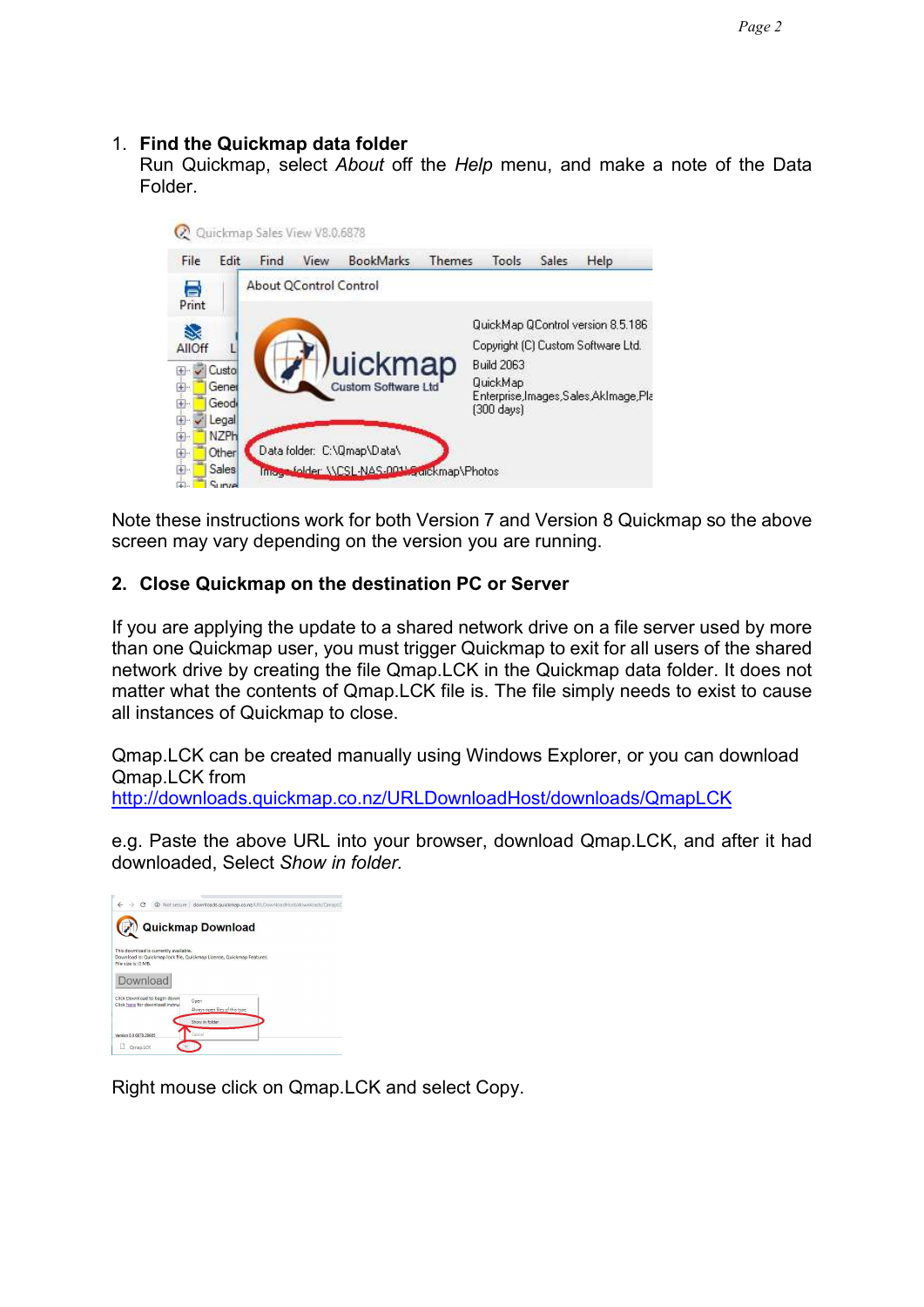| Qmap.LCK<br>legal_North | Open with                           |               |
|-------------------------|-------------------------------------|---------------|
|                         | Share<br>جما                        |               |
|                         | WinMerge                            |               |
|                         | Zip and Share (WinZip Express)<br>G |               |
|                         | WinZip                              | $\mathcal{E}$ |
|                         | Always available offline            |               |
|                         | Restore previous versions           |               |
|                         | Send to                             | N             |
|                         |                                     |               |
|                         | Copy                                |               |
|                         | <b>Create shortous</b>              |               |
|                         | Delete                              |               |
|                         | Rename                              |               |
|                         | Properties                          |               |

Browse to the Quickmap data folder on the target PC or Server (e.g. M:\Qmap\Data) and select Paste.



You should wait about 1 minute, to give Quickmap time to shut down if anyone on the server is running Quickmap. All LDB files such as Qmap.ldb, Roads.ldb should disappear when Quickmap is shut down.

### 3. Copy Quickmap data to your Server

Browse to the Quickmap data folder determined in Step 1 above on your up-to-date PC/Laptop.

Right mouse click on the Legal folder and select Copy off the menu

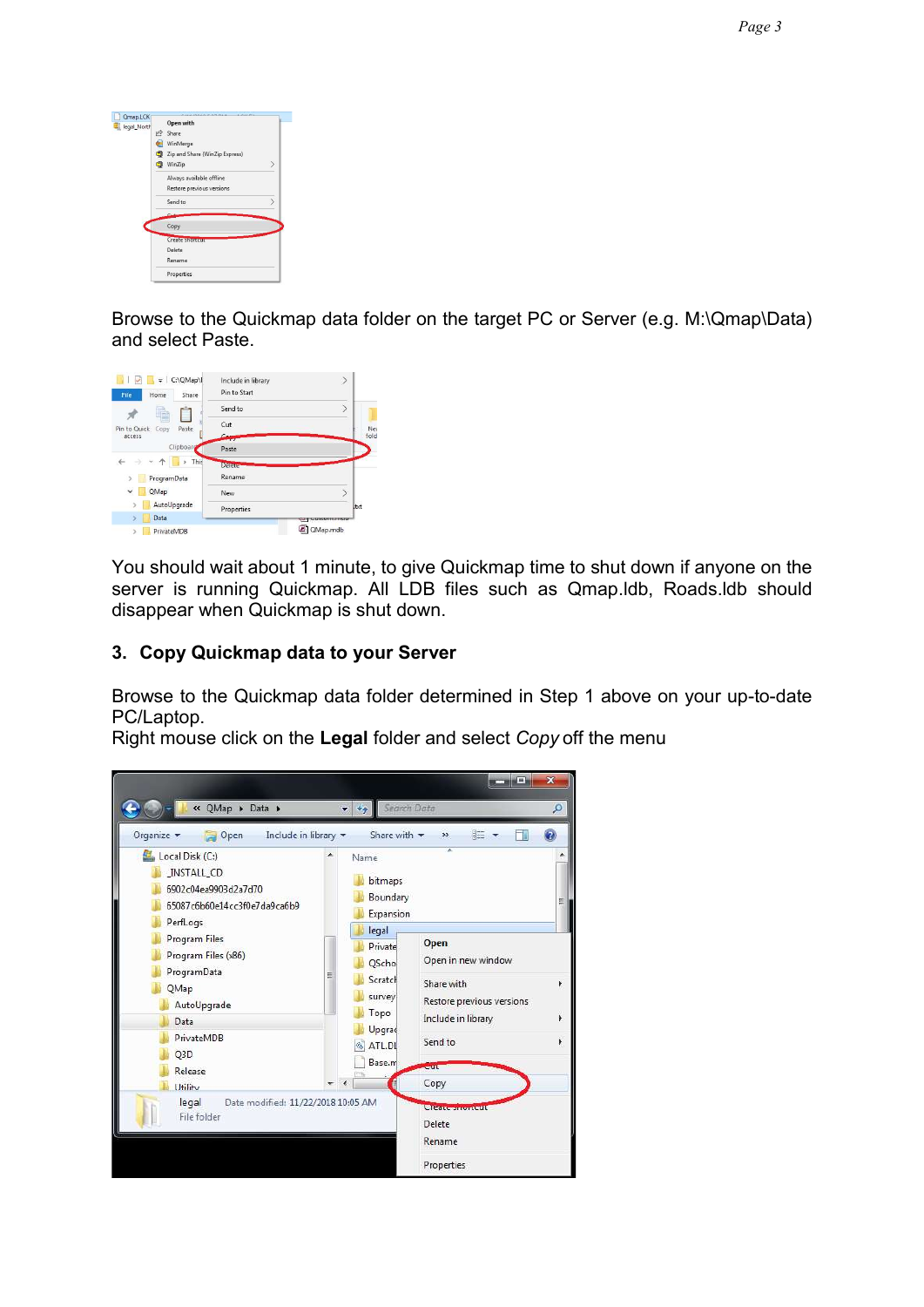Browse to the Quickmap data folder on your server, right mouse click, and select Paste off the menu.



Click Yes when prompted to merge/overwrite the existing legal folder.

Important: If you are not prompted to merge the folders, you are probably copying the legal folder into the wrong location. For example, you have created a legal\legal folder.

| $\mathbf{x}$<br>Confirm Folder Replace                                                     |
|--------------------------------------------------------------------------------------------|
| This destination already contains a folder named 'legal'.                                  |
| If any files have the same names, you will be asked if you want to replace<br>those files. |
| Do you still want to merge this folder                                                     |
| legal<br>Type: File folder<br>Date modified: 11/22/2018 10:11 AM                           |
| with this one?                                                                             |
| legal<br>Date created: 11/22/2018 9:41 AM                                                  |
| Yes<br>No                                                                                  |